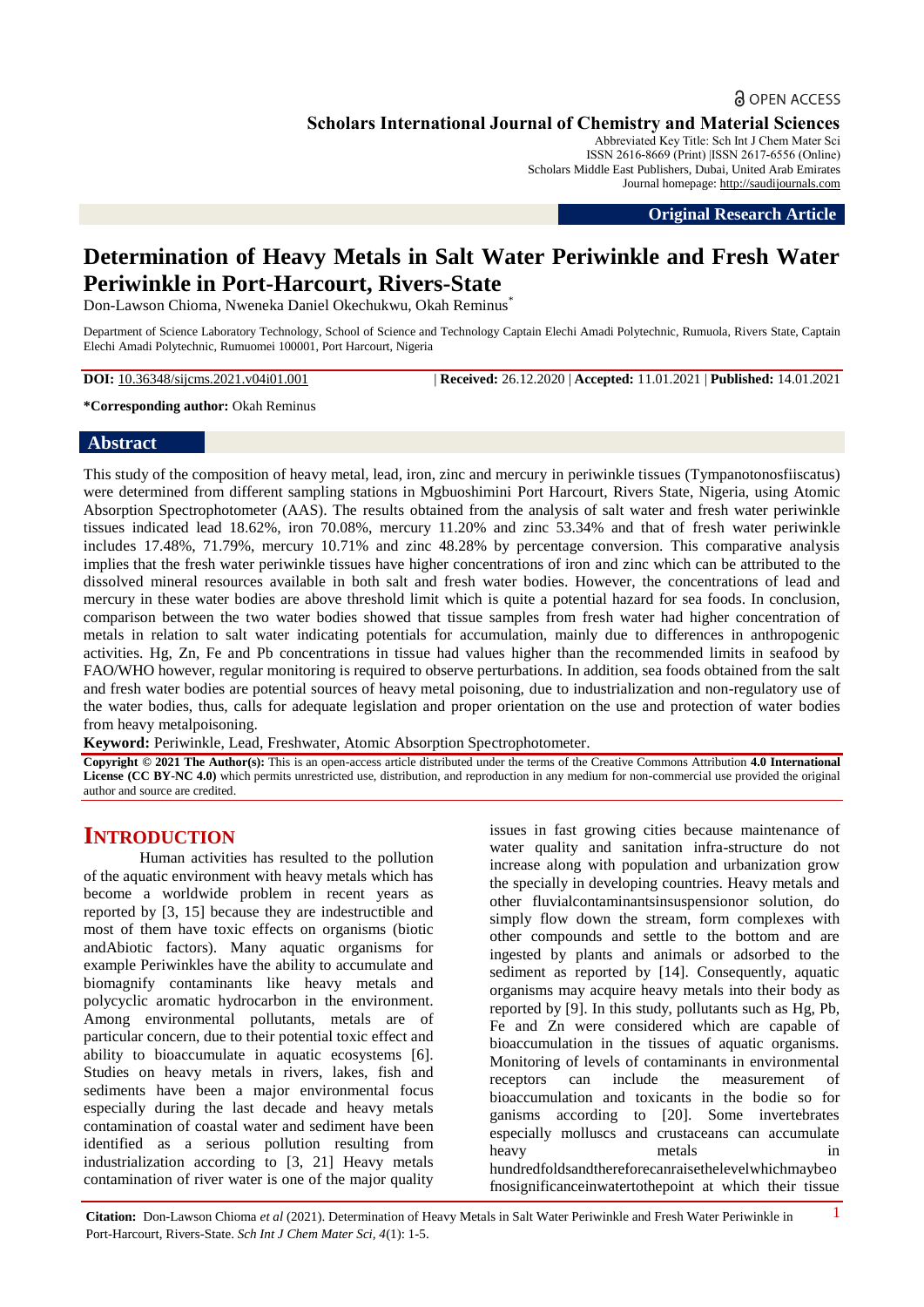become highly hazardous to organisms that consume them. Heavy metals are accumulated by marine organisms to very high concentrations in their tissue and hence their body concentrations are easily measured. This may be influenced by rate of contamination and usually provides a time integrated measure of heavy metal supply over weeks, months or even years according to the specifics analysed [21, 18] then stated that the body content of a trace metal in any organism results from the net balance between the processes of metal uptake and metal loss. The Periwinkle (Tympanotonus fuscatus var radula (L.)) is a mollusc (Gastropods) of high commercial and economic value in the Niger Delta region of Nigeria. It is commonly distributed and found in the mangrove swamps and in tertidal zones of estuarine and marine waters of the Niger Delta. They are deposit feeders and bioindicators of heavy metal and hydrocarbon pollution in the aquatic environment. Deposit feeding has to do with sediment and benthic dwellers as stated by [9]. This implies the organisms have the ability to bioaccumulate heavy metals in their tissues in the process of deposit-feeding and so integrate the environmental conditions of the water and sediment over time. Studies have also been conducted to show the concentration of heavy metals in this molluscs and other commercial fish species of economic value to determine hazardous level of contaminants in them with regards to human consumption as reported by [5, 13]. Heavy metal concentrations in aquatic ecosystems are usually monitored by measuring their concentrations in water, sediments and biota which generally exist in low levels in water and attain considerable concentration in sediments and biota. The toxicity of heavy metals can result to reduce mental and central nervous system function, lower energy levels, and damage to blood compositions as stated by [1]. The lungs, kidneys, liver, and other vital organs are equally affected. Long-term exposure may result in slowly and progressive physical, muscular, and neurological degenerative processes that mimic Alzheimer's disease, Parkinson's disease, muscular dystrophy, multiple sclerosis, or endocrine disruption that can lead to infertility, or other abnormal metabolic situations. Heavy metals are dangerous because they are not easily excreted and therefore tend to bioaccumulate over time according to [11]. Lead in the environment arises from both natural and anthropogenic sources. Exposure can occur through drinking water, food, air, soil and dust from old paint containing lead. In the general non-smoking, adult population the major exposure pathway is from food and water. Lead is among the most recycled non-ferrous metals and its secondary production has therefore grown steadily in spite of declining lead prices as reported by [19, 9, 16] stated that due to the dependence of the populace of Eagle Island in Port Harcourt on this water body for domestic water supply and its aquatic organisms (periwinkle) and other sea foods, as source of food nutrients, and considering the high level of industrial activity in the environment occasioned by the

presence of oil industry and other activities of car battery chargers, it became imperative to assess this heavy metal in this water body to assess the level of heavy metals in this aquatic ecosystem in view of the health implications that cut across the food strata according to [5]. In Nigeria, the Federal Environmental Protection Agency (FEPA) is the body saddled with the responsibility for the protection of the environment. This agency has put in place laws and regulations guiding wastes management and disposal, emphasizing the treatment of wastes before disposal by the concerned industries. Adsorption processes have been known over the years as the primary method of metal ions removal from polluted environment as reportedby [4]. Heavy metals from wastes water effluents involved the use of chemical precipitation, evaporation, electrochemical treatment and the use of ion exchange resins [10]. In recent years, the use of biomaterials in the asorption process as adsorbent for the removal of heavy metal ions from polluted waste water has been an emerging field of interest for many researchers [8]. These biomaterials have gained importance due to their efficiency, low cost and ready availability. The unique ability of these materials of plant origin to bind metals has been attributed to be due to the presence of some functional groups on the surface of the adsorbent, which can attract or sequester these metal ions [7], demonstrates that the carboxyl groups found on the cell wall of dead algal biomass are potentially responsible for copper binding. Effluents from industries all over the world contained some of these hazardous heavy metal ions. Most industries in Nigeria discharge their effluents into the environment as report by [18], particularly nearby rivers untreated. The major reason of indulging in such unlawful act is to reduce cost and maximize profit and thereby endangering the life of the populace. What come to mind in the use of agricultural materials for metal removal is the availability and low cost sorbents for adsorption. In this study, the adsorbents used are usually disposed off indiscriminately into the environment and constitute environmental hazard to the public [12], particularly in the southern part of the country where they are widely available as reported by [17]. These sorbents can gainfully be employed to treat effluents from industries before being discharge into the environment. Several researchers, reported that the use of agricultural biomass of both plant and animal origin for the sorption of heavy metals from solutions [2] that the use of chemically treated periwinkle shells to remove lead and mercury from aqueous medium. Periwinkle shells are known to contain polar functional groups such as primary amines groups, hydroxyl groups, carboxylic acid groups and amide and phenolic groups.

#### **EXPERIMENTAL METHOD**

Heavy metal analysis was conducted using Varian AA240 Atomic Absorption Spectrophotometer according to the method of (American Public Health Association) (APHA, 1995).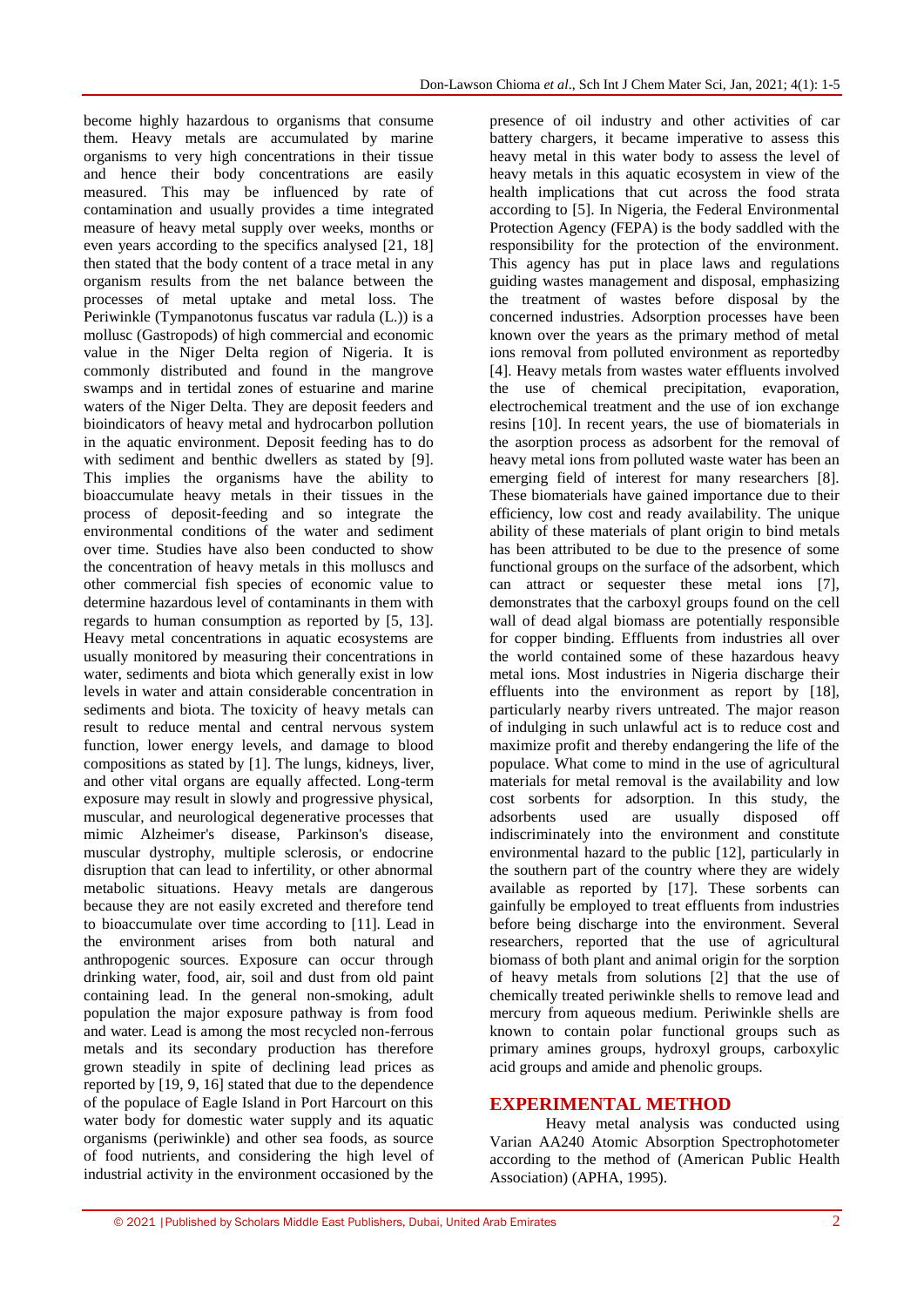2.0g each of the finely grounded samples were thoroughly mixed by shaking, and 100ml of it was transferred into a glass beaker of 250ml volume, to which 5ml of concentrated nitric acid was added and heated to boil until the volume was reduced to about 15-20ml, by adding concentrated nitric acid increments of 5ml till all the residue is completely dissolved. The mixture was cooled, transferred and made up to 100ml using metal free distilled water. The sample was aspirated into the oxidizing air- acetylene flame. When the aqueous sample was aspirated, the sensitivity for 1% absorption was observed. The quantity of each trace metal in each sample was calculated by proportion methods using the standard curve method.

#### **Sample Collection**

With clean dry plastic container sediments from Eagle Island River was collected at 25 sampling stations where periwinkles live. On collecting the sediment, the periwinkles found in each station was also picked and kept in their respective sediment containers. And this followed for all the sampling stations. The sample containers were covered to prevent the periwinkles from one station container to move to another station container.

#### **Sample preparation**

The shell of the fresh water periwinkle (Tympanotonosfuscatus) sample for each station were cracked and separated to obtain their tissue (edible parts). The tisstle separated was rinsed with severalchanges of distilled water and allowed to air dry. After which, sample for each station were blended or homogenized to powder form ion1 to station 25 and from which 2 grams of each was weighed using an electronic weighing balance. The weighed tissue sample for each station was transferred to a beaker labeled station 1 to station 25. Into each of the beaker, was added 6 ml of trioxonitrate (v) acid (HNO3) and 2 ml of perchloric acid and stirred,30 ml of distilled water was also added. Each beaker was placed on the hot plate and heated for digestion to take place. After heating, the

samples were allowed to cool. Then by means of funnel and filter paper, each of the samples labeled station 1 to station 25 were filtered. The filtrate was collected and the volume was made up to 50 ml using the deionized water. Then the prepared samples were ready for Atomic Absorption Spectrophotometric analysis. The samples were analyzed for lead (Pb) using lead hollow cathode lamp. The sample was aspirated into the burning flame.

#### **Sedimentation**

The sediments from each station were airdried, after which the samples were then powdered. The sediment particles were allowed to pass through 160 μg sieve, from the sieved particles of the sediment, 1gram of the sediment was weighed using an electronic weighing balance. The weighed sediment was transferred to a beaker, followed by the addition of 3 ml of nitric acid (HNO3) and 1 ml of hydrochloric acid (HCl) with 25 ml of distilled water. After which the sample was heated for one hour. After heating, the mixture was allowed to cool, and then followed by filtration of the mixture using a Watman No.1 filter paper. Each of the heated mixtures representing sample station 1 to sample station 25 were allowed to cool, then filtered into a measuring cylinder and the volume was made up to 50 ml using deionized water.

#### **RESULT**

| <b>Nectury in periwinkie ussue in sait and fresh water</b> |            |            |  |  |
|------------------------------------------------------------|------------|------------|--|--|
| <b>Source of Periwinkle</b>                                |            |            |  |  |
| Heavy metals (mg/kg)                                       | <b>SWP</b> | <b>FWP</b> |  |  |
| Lead, Pb                                                   | 0.89       | 0.75       |  |  |
| Iron, Fe                                                   | 3.35       | 3.08       |  |  |
| Mercury, Hg                                                | 0.54       | 0.46       |  |  |
| $\rm Zinc. \rm Zn$                                         | 0.92       | 0.57       |  |  |

**Table-2: Compositions of Lead, Iron, Zinc and Mercury in periwinkle tissue in salt and fresh water**

**Key:** SWP: Salt Water Periwinkle, FWP: Fresh Water Periwinkle

| Table-2: Percentage Composition of Lead, Iron, Cadmium and Mercury in Periwinkle Tissue obtained from Salt |  |
|------------------------------------------------------------------------------------------------------------|--|
| and Fresh water                                                                                            |  |

| Percentage Composition of heavy metals in Periwinkle      |            |                    |            |                    |  |
|-----------------------------------------------------------|------------|--------------------|------------|--------------------|--|
| Heavymetals (mg/kg)                                       | <b>SWP</b> | Percentage $(\% )$ | <b>FWP</b> | Percentage $(\% )$ |  |
| Lead, Pb                                                  | 0.89       | 18.62              | 0.75       | 17.48              |  |
| Iron, Fe                                                  | 3.35       | 70.08              | 3.08       | 71.79              |  |
| Mercury, Hg                                               | 0.54       | 11.29              | 0.46       | 10.72              |  |
| $\mathop{\rm Zinc}\nolimits$ . $\mathop{\rm Zn}\nolimits$ | 2.95       | 53.34              | 2.40       | 48.28              |  |
|                                                           |            |                    |            |                    |  |

**Key:** SWP: Salt Water Periwinkle, FWP: Fresh Water Periwinkle

#### **DISCUSSION**

Table-1 shows the composition heavy metals analyzed shows the composition of the heavy metals analyzed which are lead, iron, zinc and mercury in peri winklet issue obtained from salt and fresh water bodies. These results indicate the various concentration of lead, iron, zinc and mercury present in salt water periwinkle (swp) and freshwater periwinkle (fwp). The presesnce of these heavy metals are attributed to the mineral nutrients and organic matters of both the fresh and salt water bodies. However, heavy metals like mercury and lead are toxic in nature when present in a system in high concentrations especially when it is beyond the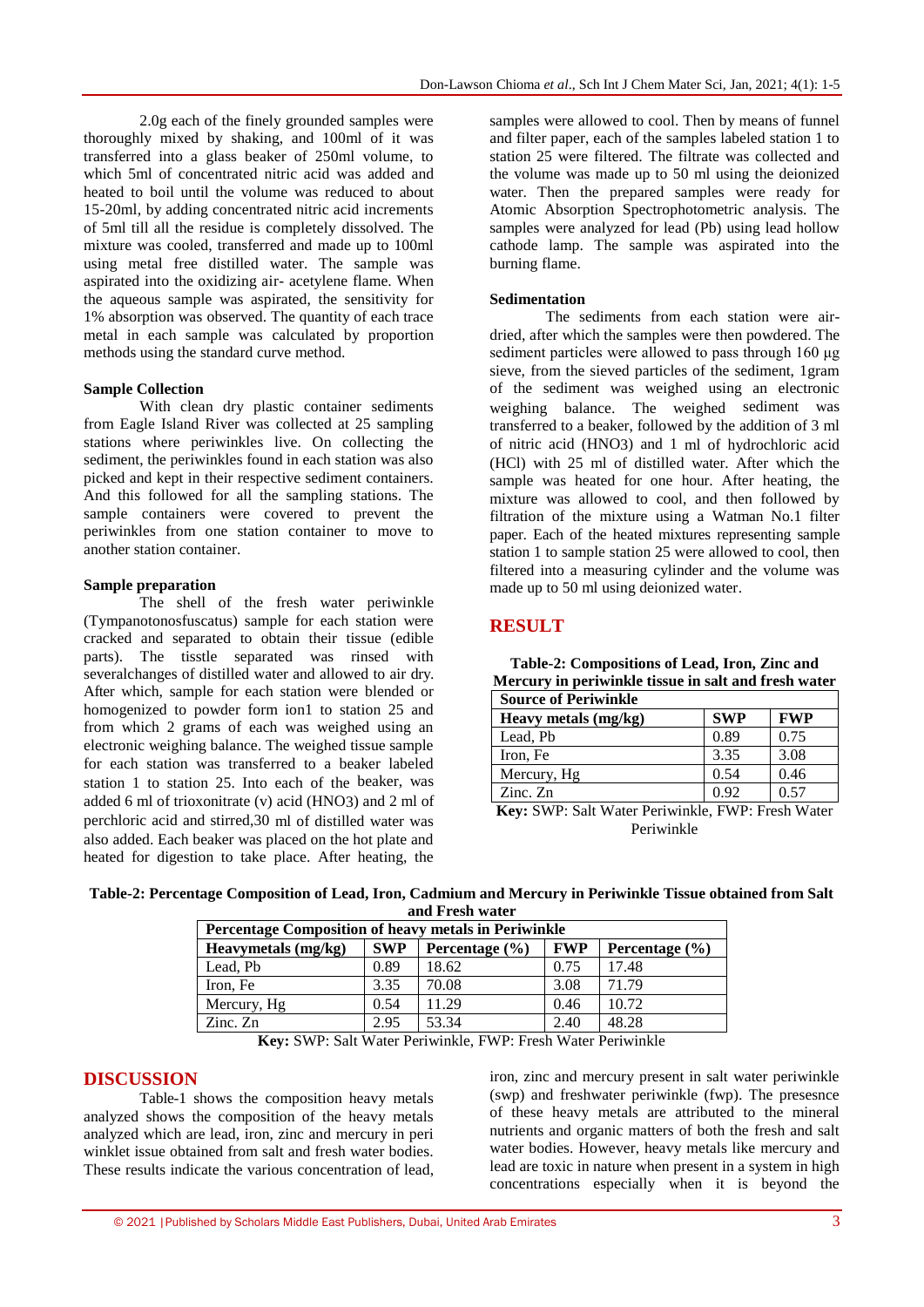permissible limits, this can lead to some serious hazards or disorders according to [9]. High concentrations of these metals in the periwinkle species can lead to some health challenges, particularly lead is known to present environmental problems generally because of its wide applications in industries. Recent toxicological studies in lead(Pb) have shown that the metal is not only a neurotoxin but has been linked up with several symptoms such as fatique, loss of appetite, chronic anaemia, renal dysfunction, low sperm count and death according to [4]. The concentration in salt water periwinkles is higher considering the fresh water concentration [10]. Table-2 shows the actual percentages of the concenntrations of heavy metals analyzed comparatively between the salt water periwinkles and freshwater periwinkles. The results have clearly shown the comparative analysis as discussed in Table-1. However, the concentrations of lead and mercury are above world health standards in both salt water periwinkles and freshwater periwinkles, therefore excessive consumption of these sea foods may have some adverse effects, similarly reported by [1].

## **CONCLUSION**

From the analysis carried out, lead and mercury concentrations in salt water periwinkles and salt water periwinkles are higher than the acceptable or permissible limits calls action. That the accumulation of Lead in periwinkle from this water is higher than acceptable tolerable limit calls for immediate concern. This is in view of the fact that by extrapolation, it may be possible that other sea foods from those rivers could be equally polluted and the ignorant populace keeps consuming these sea foods. Lead is named among the toxic metals that elicit adverse effects in humans such as behavioral and endocrine disturbances and as such high levels can be dangerous to human health and as such should be avoided. Other metals in this group include Iron and Mercury. The possibility is that there could equally be bioaccumulation of these heavy metals if consumed excessively and the attendant health implications at the long run. This paper therefore calls for adequate legislation on environmental protection of all water bodies, with the aim to protect the populace from untoward adverse effects that may arise from heavy metal poisoning'.

## **REFERENCES**

- 1. American Public Health Association. (1995). Standard methods for the examination of dairy product, 15<sup>th</sup>American public Health Association. New-York.
- 2. Flora, S. J. S., Mittal, M., & Mehta, A. (2008). Heavy metal induced oxidative stress & its possible reversal by chelation therapy. Indian Journal of Medical Research, 128(4), 501.
- 3. Markowitz, G., & Rosner, D. (2000). " Cater to the children": the role of the lead industry in a public health tragedy, 1900-1955. American Journal of Public Health, 90(1), 36.
- 4. Udosen, E. D. (2000). Environmental Chemistry. Unpublished Book.
- 5. Udosen, E. D., Akpan, E. O., & Sam, S. M. (2016). Levels of some heavy Metals in Cocoyam (Colocasia esculentum) grown on Soil receiving Effluent from a Paint Industry. Journal of Applied Sciences and Environmental Management, 20(1), 215-218.
- 6. Moslen, M., & Miebaka, C. A. (2016). Temporal variation of heavy metal concentrations in Periophthalmus sp. Obtained from Azuabie Creek in the upper Bonny Estuary, Nigeria. Current Studies in Comparative Education, Science and technology, 3, 136-147.
- 7. Moslen, M., & Miebaka, C. A. (2017). Concentration of heavy metals and health risk assessment of consumption of fish (Sarotherodon melanotheron) from an Estuarine Creek in the Niger Delta, Nigeria. IOSR J Env Sci, Toxicol Food Technol, 11, 68-73.
- 8. Moslen, M. (2017). Risk Assessment and Bioconcentration of Heavy Metals in Mugil Cephalus (Mullet) obtained from Azuabie Creek in Port Harcourt, Nigeria. J of Res in Environ and Earth Sci, 3, 1-7.
- 9. Ikejimba, C. C., & Sakpa, S. (2014). Comparative study of some heavy metals' concentrations in water and Tympanotonus fuscatus var radula samples of Egbokodo River, Warri, Nigeria. International journal of Modern Biological Research, 2, 7-15.
- 10. Daka, E. R., Ifidi, I., & Braide, S. A. (2006). Effect of size and salinity on the accumulation of heavy metals in the intertidal gastropod Tympanotonus fuscatus Linnaeus. African Journal of Environmental Pollution and Health, 5, 1-7.
- 11. Ekpo, F. E., & Ukpong, E. J. (2014). Assessment of Heavy Metals Concentrations in water, Sediments and some common sea foods Callinectes amnicola and Tympanotonus fuscatus (crabs and periwinkles) from Uta Ewa Creek of Ikot Abasi, Akwa Ibom State, Nigeria. Global Journal of Applied Environmental Sciences, 4(1), 99-106.
- 12. FAO. (2003). Heavy Metals Regulations: Part 1. Legal Notice no. 66.
- 13. Daka, E. R., Ifidi, I., & Braide, S. A. (2006). Effect of size and salinity on the accumulation of heavy metals in the intertidal gastropod Tympanotonus fuscatus Linnaeus. African Journal of Environmental Pollution and Health, 5:1-7.
- 14. Chindah, A. C., Braide, S. A., & Chikwendu, S. O. N. (2009). Heavy metal concnetrations in sediment and periwinkle-Tympanotonus fuscastus in the different ecological zones of Bonny River system, Niger Delta, Nigeria. The Open Environmental Pollution & Toxicology Journal, 1(1):93-106.
- 15. Ikejimba, C. C., & Sakpa, S. (2014). Comparative study of some heavy metals' concentrations in